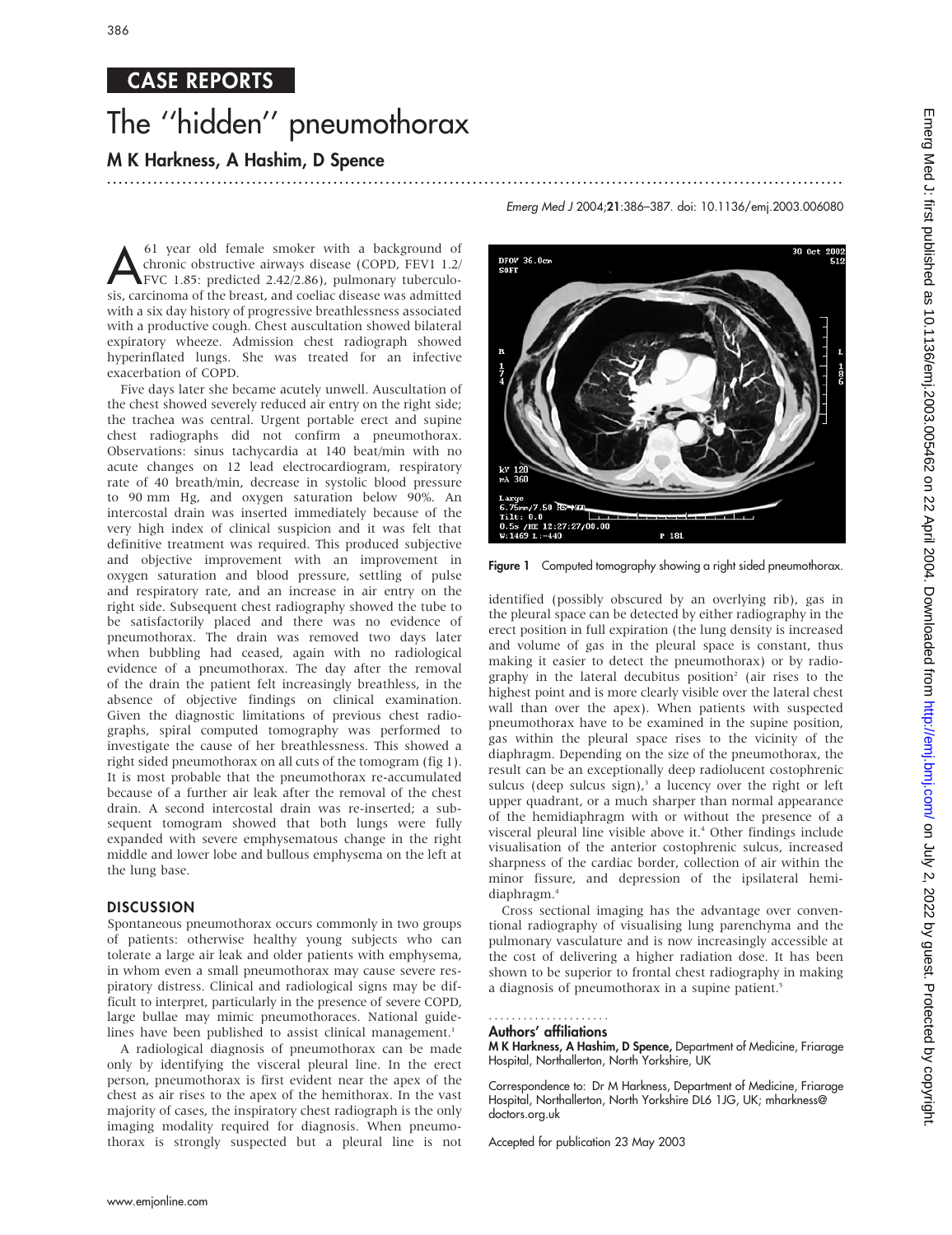#### **REFERENCES**

- 1 Miller AC, Harvey JE. Guidelines for the management of spontaneous pneumothorax. BMJ 1993;307:114-16.
- 2 Beres RA, Goodman LR. Pneumothorax: detection with upright versus decubitus radiography. Radiology 1993;186:19–22.
- 3 **Rhea JT**, VanSonnenberg E, McLoud TC, Basilar pneumothorax in the supine adult. Radiology 1979;133:593–5.
- 4 Ziter FM Jr, Westcott JL. Supine subpulmonary pneumothorax. AJR Am J Roentgenol 1981;137:699–701.
- 5 Tocino IM, Miller MH, Fairfax WR. Distribution of pneumothorax in the supine and semirecumbent critically ill adult. AJR Am J Roentgenol 1985;144:901-5.

# Management of adrenaline (epinephrine) induced digital ischaemia in children after accidental injection from an **EpiPen**

.............................................................................................................................. .

## I Velissariou, S Cottrell, K Berry, B Wilson

Emerg Med J 2004;21:387–388. doi: 10.1136/emj.2003.005462

The use of adrenaline (epinephrine) containing auto-<br>injector devices as a treatment for severe allergic<br>reactions is now widely accepted and EpiPens are<br>increasingly prescribed for children. It is estimated that 5% he use of adrenaline (epinephrine) containing autoinjector devices as a treatment for severe allergic reactions is now widely accepted and EpiPens are of the paediatric population in the United Kingdom have some form of food allergy.<sup>1</sup> In a recent study assessing the extent of nut allergy in school children within the Severn NHS Trust, 26% of allergic children had an EpiPen at school.<sup>2</sup>

In association with increased prescription of these devices, there is a greater incidence of accidental auto-injection into digits, resulting in significant pain and discomfort, because of severe vasoconstriction.

The presentation of three cases over the past six months in our accident and emergency department prompted a literature search to define the most appropriate evidence based management for this situation. We conclude that the intradigital administration of phentolamine is the preferred management.

#### CASE 1

A 15 year old boy was admitted with a cold and pale right thumb after accidental injection of adrenaline 0.3 mg of 1:1000 from an EpiPen he found on a bus. The injection site was on the palmar aspect of the distal phalanx of the thumb. The boy complained of pain and paraesthesia with a cold, pale thumb having a capillary refill time of five seconds.

Restoration of blood flow was attempted by warm water immersion and application of topical nitroglycerin paste. Peripheral perfusion of the digit was restored six hours later without sequelae.

#### CASE 2

A 7 year old boy auto-injected his left thumb while playing at home with his own EpiPen. On arrival, the puncture mark on the thumb tip was evident, however, there were no signs of impaired peripheral perfusion. He was subsequently discharged.

#### CASE 3

A 15 year old boy punctured his left thumb while experimenting with an auto-injecting device that he found in a nearby garden. The description of the device matched that of an EpiPen. On examination, his left thumb was found to be cold and pale, with a capillary refill time of five seconds.

After discussion with the National Poisons Information Service, topical infiltration with 1.5 mg of phentolamine mesilate in 1 ml of lignocaine (lidocaine) 2% was started with immediate response. Peripheral perfusion was restored in less than five minutes and the patient was discharged without sequelae.

In cases 1 and 3, the departmental protocol for needlestick injuries was followed.

#### **DISCUSSION**

Accidental digital auto-injection of adrenaline from an EpiPen seems to be increasingly encountered in emergency departments worldwide. It is suggested that the incidence of accidental injection in the United Kingdom, is now 1 per 50 000 EpiPen units.<sup>3</sup> Recognising that this problem is increasing and is important because of the potential morbidity associated with the possible loss of a digit this review was undertaken to examine the published literature investigating this issue. Various methods have been tried to reverse the effect of adrenaline accidentally discharged into a digit. Systemic or topical nitroglycerin and warm water immersion have been attempted, but showed no significant improvement.4 Topical infiltration with terbutaline was suggested in one case series, however further experience in the use of this drug seems to be needed.<sup>5</sup> Adrenaline can cause severe vasoconstriction because of its  $\alpha$  adrenergic effect, therefore the use of an  $\alpha$  adrenergic antagonist would seem appropriate.

Phentolamine, a short acting  $\alpha$  blocker used mainly to control blood pressure during surgical resection of phaechromocytoma, has been tried. Phentolamine digital block and intra-arterial administration have both proved beneficial in reversing the vasoconstrictive effect of epinephrine induced digital ischaemia, however, a further injection was frequently required to completely restore perfusion.<sup>6-9</sup> Local infiltration of phentolamine into the puncture site has been used and in most cases the ischaemia fully resolved within an hour.<sup>10-12</sup> Local infiltration of phentolamine is easier to perform and is still effective treatment up to 13 hours after the initial digital injection of adrenaline, which is useful if there is a delay in presentation.<sup>3</sup>

Spontaneous reversal of circulation after adrenaline induced ischaemia without long term sequelae has been reported clinically,<sup>9</sup> however most clinicians would be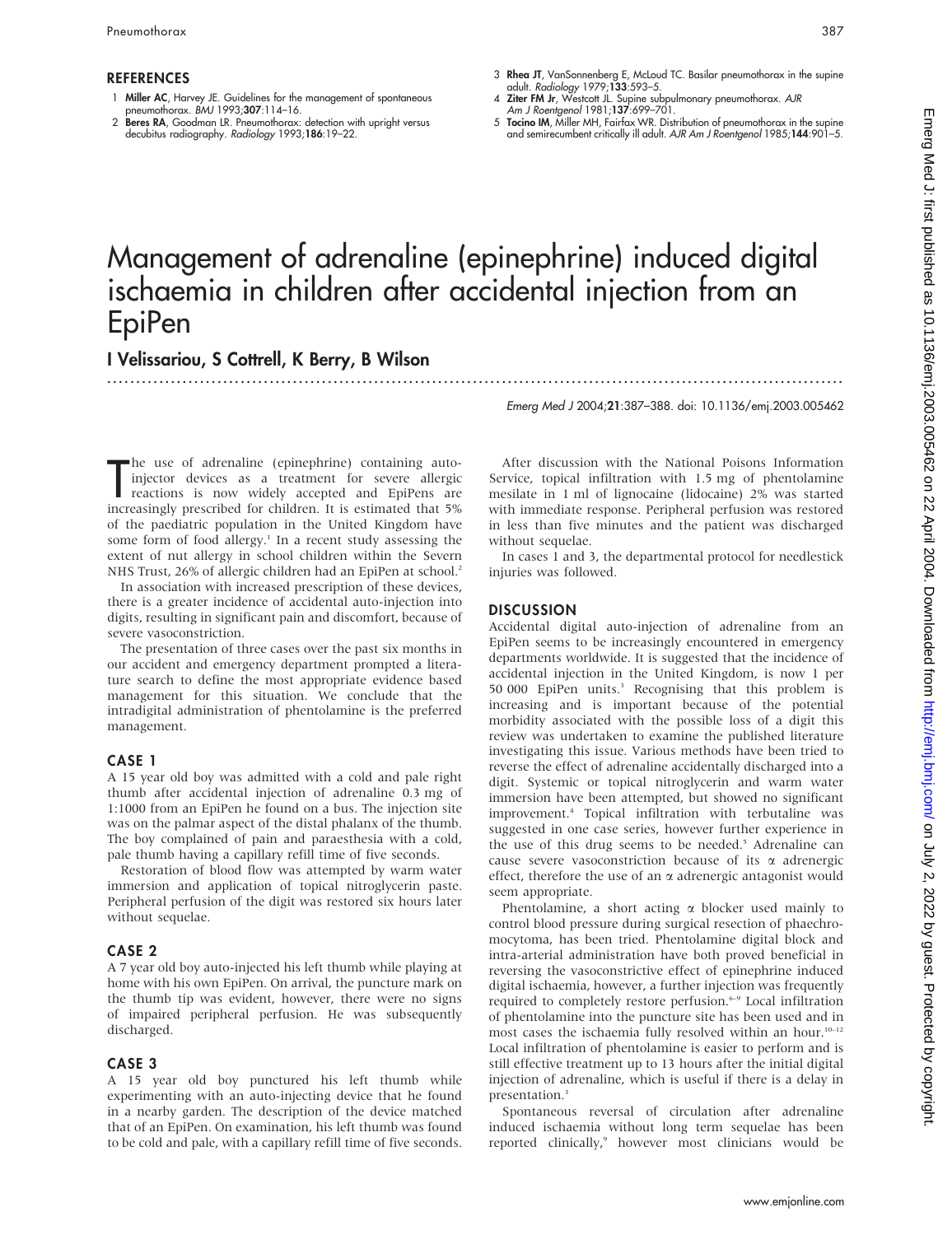Figure 1 Treatment of adrenaline induced digital ischaemia caused by auto-injector devices, for example,

EpiPen.



- Dilute 1.5 mg of phentolamine mesilate (phentolamine mesilate amp 10 mg/ml, that is, 1.5 mg equals 0.15 ml) in 1 ml of lignocaine (lidocaine) 2%.
- Inject subcutaneously into the site and stop as soon as the skin becomes pink.
- . In adults, you may need to use the whole 1.15 ml (1 ml of lignocaine 2% and 0.15 ml phentolamine), but in children you can titrate to the desired effect.

Signs of impaired peripheral perfusion are: paraesthesia, pain, pallor, prolonged capillary refill time, and decreased digital temperature.

If the EpiPen does not belong to the child, then the unit protocol for needlestick injuries should also be followed.

unwilling to risk losing a digit and the current literature suggests that topical infiltration of phentolamine is the most appropriate treatment as it is easy to perform, reverses ischaemia quickly and efficiently, has no reported adverse reactions, and is effective in late presentations.

However, all of the articles available in the British literature refer to adult patients. To date, there has been one case report of accidental injection of epinephrine by a 9 year old girl in Canada, which was treated successfully with topical infiltration of phentolamine.<sup>13</sup>

Phentolamine mesilate is not routinely available in emergency departments but should be readily accessible as it is shown to be particularly beneficial in relieving symptoms of vasoconstriction. Treatment advice using phentolamine provided by the National Poison Centre in the United Kingdom gives doses based on adult practices. There is a need to define a regimen of topical infiltration using phentolamine in children. Associated protocols of treatment should be readily available in emergency departments and disseminated among other health professionals who may encounter similar cases, for example school nurses and general practitioners.

We include a suggested protocol of management for similar cases (fig 1).

#### Authors' affiliations .....................

I Velissariou, S Cottrell, K Berry, B Wilson, Accident and Emergency Department, Birmingham, Children's Hospital, Birmingham, UK

Correspondence to: Dr I Velissariou, Accident and Emergency, Department, Birmingham Children's Hospital, Steelhouse, Lane, Birmingham B4 6NH, UK; jane\_vel@hotmail.com

Accepted for publication 4 March 2003

- Macdougall CF, Cant AJ, Colver AF. How dangerous is food allergy in childhood? The incidence of severe and fatal allergic reactions across the UK and Ireland. Arch Dis Child 2002;86:236–9.
- 2 Watura JC. Nut allergy in schoolchildren: a survey of schools in the Severn NHS Trust. Arch Dis Child 2002;86:240–4.
- 3 Mc Govern SJ, Treatment of accidental digital injection of adrenaline from an auto-injector device. J Accid Emerg Med 1997;14:379–80.<br>4 Naspersen J, Vedsted P. Accidental injection of adrenaline in a finger with<br>EpiPen.
- 
- 5 Stier PA, Bogner MP, Webster K, et al. Use of subcutaneous terbutaline to
- reverse peripheral ischaemia. Am J Emerg Med 1999;1:91–4. 6 Hardy SJ, Agostini DE. Accidental epinephrine auto-injector-induced digital ischaemia reversed by phentolamine digital block. J Am Osteopath Assoc 1995;6:377–8.
- 7 Maguire WM, et al. Epinephrine-induced vasospasm reversed by phentolamine digital block. Am J Emerg Med 1990;8:46–7.
- 8 **Burkhart KK**. The reversal of the ischaemic effects of epinephrine on a finger with local injections of phentolamine. J Emerg Med 1992;10:496.
- 9 El Maraghy MW, El Maraghy AW, Evans HB. Digital adrenaline injection injuries: a case series and review. Can J Plast Surg 1998;4:196–200.
- 10 Hinterberger JW, Kintzi HE. Phentolamine reversal of epinephrine-induced digital vasospasm. How to save an ischaemic finger. *Arch Fam Mec*<br>1994;**3**:193–5.
- 11 McCauley WA, et al. Treatment of accidental digital injection of epinephrine. Ann Emerg Med 1991;20:665–8.
- 12 Deshmukh N, Tolland JT. Treatment of accidental epinephrine injection in a finger. J Emerg Med 1989;7:408.
- 13 Sellens C, Morrison L. Accidental injection of epinephrine by a child: a unique approach to treatment. Can J Emerg Med 1999;1:34–7.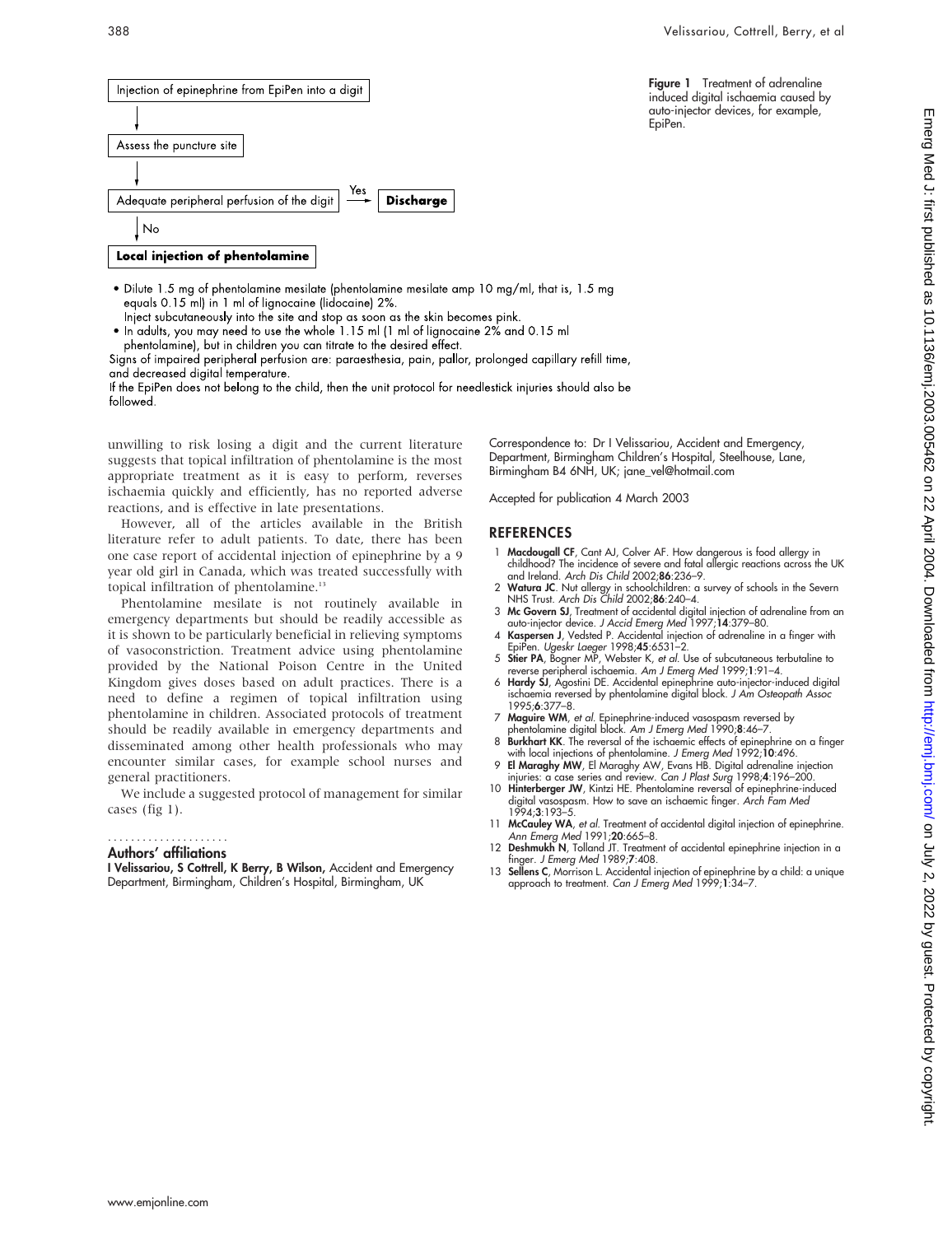# Cardiac tamponade presenting to the emergency department after sternal wire disruption

## S Cope, J Rodda

Emerg Med J 2004;21:389–390. doi: 10.1136/emj.2003.005033

.............................................................................................................................. .

389

An unusual case of cardiac tamponade presenting to the emergency department is reported in a patient with sternal wire disruption after a pectus excavatum repair two years previously. The complication, although rare may have potentially life threatening sequelae and therefore consideration of sternal wire disruption in all patients presenting with chest pain after a previous sternotomy should be made.

24 year old man presented to the emergency depart-<br>
He had undergone a pectus excavatum surgical repair<br>
two years previously and first became aware of pain three ment with a sudden exacerbation of central chest pain. two years previously and first became aware of pain three weeks before presentation while holidaying abroad. Upon return his general practitioner requested a chest radiograph, which confirmed fracture and displacement of part of the sternotomy wire. A cardiothoracic outpatient clinic was requested.

During this period the patient who was previously well complained of ongoing central sharp chest pain, radiating intermittently to his left shoulder and exacerbated by deep inspiration, coughing, and movement. There was no associated history of collapse haemoptysis, or calf pain. On the day of presentation the pain had become severe.

On examination he was alert and in considerable discomfort. His pulse was 81, blood pressure 145/65, respiratory rate 25, and oxygen saturations 100% on 4 l/min. Chest examination revealed a prominent sternotomy scar but was otherwise unremarkable. Abdominal, neurological, and limb examinations were similarly unremarkable.

An initial ECG showed sinus rhythm with a rate of 80, normal axis and some T wave flattening in leads 3 and Avf.

Attempted cannulation at this time was accompanied by a momentary loss of responsiveness and a decrease of systolic blood pressure to 75 mm Hg, which recovered with head tilt and 250 ml of crystalloid. A repeat ECG was unchanged.

A portable AP chest radiograph (fig 1) confirmed fracture and displacement of part of the left segment of the sternotomy wire with a lateral film (fig 2) indicating the degree of displacement.

He was referred to the cardiothoracic surgeons and an ECG was performed by the cardiologists showing a significant pericardial effusion 2.4 cm posteriorly, 3.6 cm inferiorly, and some evidence of early tamponade of the right atrium. Computed tomography of the chest confirmed pericardial puncture by the sternotomy wire (fig 3) and after a second hypotensive episode the patient was taken to theatre for an urgent thoracotomy.

It was only at this stage, some five hours after presentation that his ECG was noted to have evolved to show ST elevation in the inferolateral leads with an appearance consistent with pericarditis.

The patient went on to make a complete recovery.

#### **DISCUSSION**

Cardiac tamponade is a comparatively uncommon presentation to the emergency department, and is usually associated with penetrating trauma. Classic diagnostic teaching<sup>1</sup> refers to ''Beck's triad'' with hypotension, muffled heart sounds, and an increase in jugular venous pressure.

It should be acknowledged that while Beck's triad is widely published and classically described, it is arguably a weak tool in the diagnosis of cardiac tamponade. Few clinicians, for example, would open a chest on the basis of muffled heart sounds as a discriminator.



Figure 1 AP chest radiograph showing fragmented sternotomy wire.



Figure 2 Lateral chest radiograph showing sternotomy wire fragment displacement.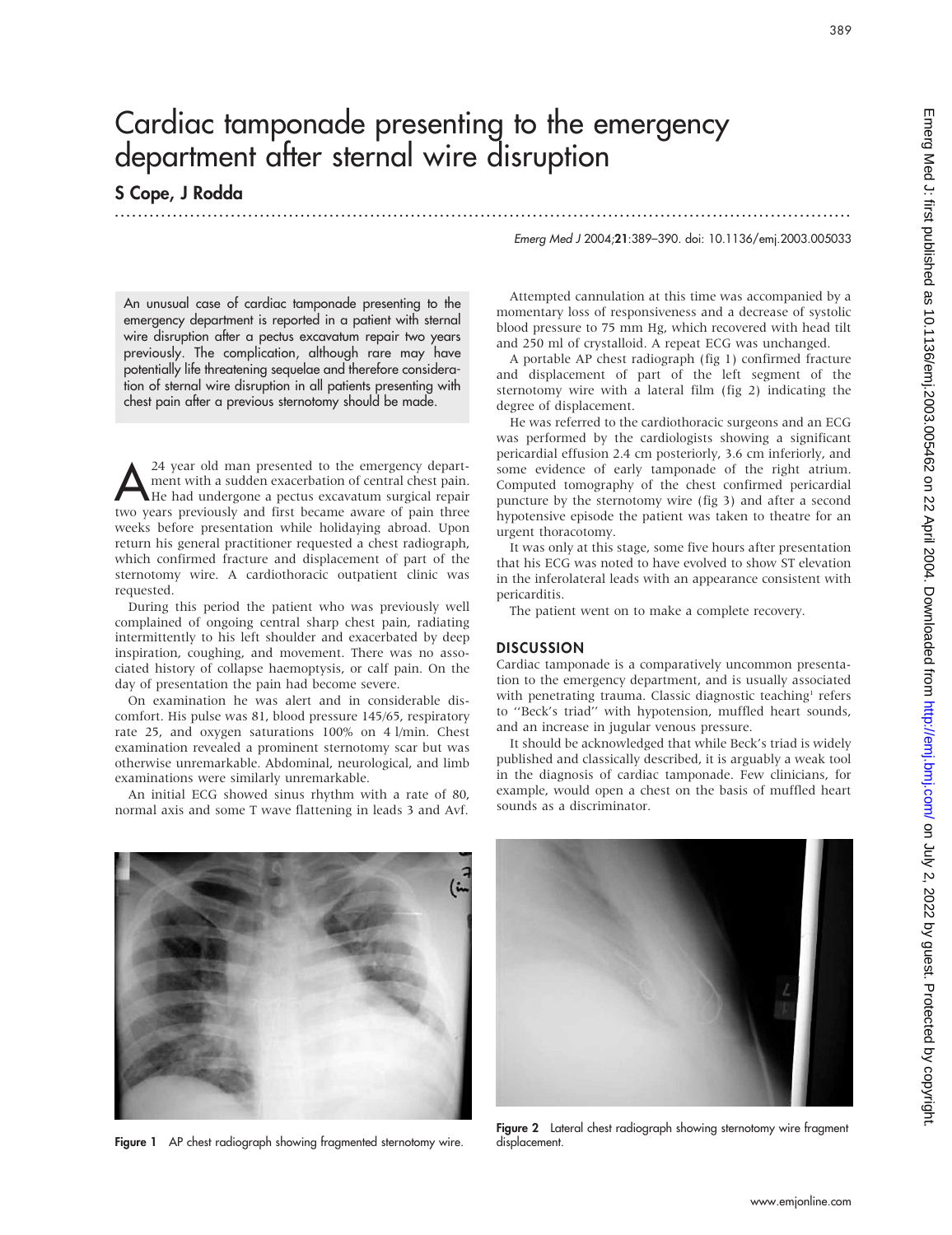

Figure 3 Computed tomography of the chest showing sternotomy wire fragment penetrating the pericardium with resultant tamponade.

Often the only clue to cardiac tamponade is a scenario in which pulseless electrical activity exists in the absence of hypovolaemia or a tension pneumothorax. This warrants an urgent pericardiocentesis. It was noted that this patient exhibited two short lived episodes of hypotension.

While radiological anomalies of sternotomy wires in dehisced sternotomy wounds are a well recognised entity,<sup>2</sup> fracture of the wire with subsequent cardiac tamponade in a healthy patient is extremely rare.

In one case series of 19 patients with dehisced sternotomy wounds 89% (17) of patients revealed sternal wire

# A hidden injury

C U Dussa, B M Soni

radiological abnormalities with displacement in 16 (84%), rotation in 10 (53%), and disruption in 4 (21%).

The potential sequelae of pericardial puncture from the patients own fractured sternotomy wire is self evident. However, it should be noted that healthcare professionals may also be at risk with a reported case of a nurse in the USA sustaining a penetrating injury to her hand during cardiopulmonary resuscitation in a patient with a sternotomy wire from previous cardiac surgery.3 The nurse survived but faced the turmoil of viral immunological tests.

In conclusion, sternotomy wire migration is an uncommon occurrence but should it occur the consequences may be potentially fatal.

### .....................

## Authors' affiliations

S A Cope, J Rodda, Department of Emergency Medicine, Bristol Royal Infirmary, Bristol, UK

Correspondence to: Mr S A Cope, Department of Emergency Medicine, Bristol Royal Infirmary, Bristol BS2 8HW, UK; simonacope@hotmail.com

Accepted for publication 17 February 2003

#### **REFERENCES**

- 1 American College of Surgeons. Thoracic trauma. Chicago: Advanced Trauma and Life Support for Doctors, 1997.
- 2 Boiselle PM, Mansilla AV, Fisher MS, et al. Wandering wires: frequency of sternal wire abnormalities in patients with sternal dehiscence. AJR Am J Roentgenol 1999;173:777–80.
- 3 Steinhoff JP, Pattavina C, Renzi R. Puncture wound during CPR from sternotomy wires: case report and discussion of periresuscitation infection risks. Heart Lung 2001;30:159–60.

## .............................................................................................................................. . Emerg Med J 2004;21:390–391. doi: 10.1136/emj.2002.004176

Transverse sacral fractures associated with cauda equina syndrome are uncommon lesions and often missed at the time of presentation. This case report highlights the benign presentation and the unpleasant outcome of such an injury.

65 year old woman fell on the ground from a standing<br>position and landed on her bottom. She was unable to<br>get up and was brought to the accident and emergency<br>denoting the symbology of pain in her position and landed on her bottom. She was unable to department by ambulance. She complained of pain in her hips. She was tender over her pubic ramus on the left side. Both the hip joints, dorsal and lumbar spine did not reveal any tenderness or deformity. Neurological examination did not show any abnormality. Radiographs showed fractures of her left superior and inferior pubic ramus (fig 1). The dorsal and lumbar spine radiograph did not show any fractures. She was admitted to the orthopaedic ward for pain relief and mobility assistance.

While on the ward she developed urinary retention that was relieved by intermittent catheterisation. After three days, although her mobility improved because of pain relief, her bladder function did not improve and she needed an indwelling catheter. Faecal incontinence was also noted at the same time. A thorough examination of the spine was done that revealed some tenderness in the middle of sacrum.

Motor examination showed weakness of the plantar flexors of ankle and toes. Absence of perianal sensation was noted. Rectal examination showed lax anal sphincter and absent anal reflex. Radiography of the sacrum showed a transverse fracture of the sacrum with severe angulation (fig 2). She was shifted to the specialised centre for rehabilitation. Her motor function improved as a result of improved muscle strength, perianal sensation was still numb, and her bladder function improved, as she was able to hold the urine for short periods, and bowels evacuated spontaneously after retraining four months after the injury.

### **DISCUSSION**

Richarand, a French surgeon, was the first person to report a sacral fracture.<sup>1</sup> The position of the sacrum and the strength of the bone make it less vulnerable to fracture. Their occurrence may be isolated or may be associated with other obvious fractures, which easily catch the attention of the treating doctor.2 3 The neurological deficit being subtle adds to the delay in diagnosis.<sup>14</sup> Pohlemann et al call it "hidden injury''. 5

The mode of injury may be either a fall from a height<sup>6</sup> or an automobile accident.<sup>1</sup> The reported incidence is 0.3% of isolated transverse fractures of sacrum of a series of 667 spinal fractures over a 12 year period.<sup>7</sup>

It is well known that sacral fractures can easily be missed on conventional radiographs. Most of the sacral radiographs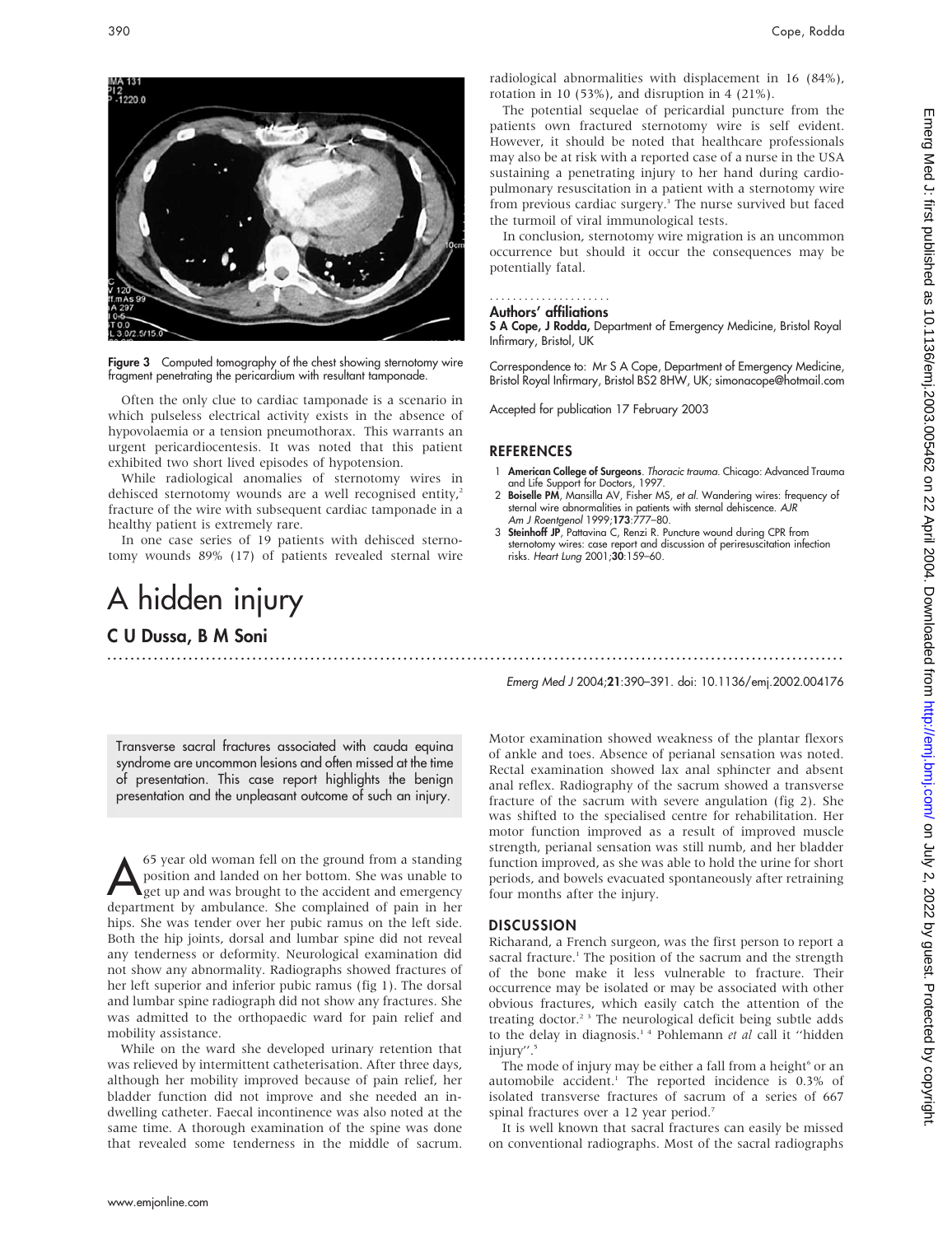

Figure 1 Radiograph of the pelvis showing the fracture of the superior and inferior pubic ramus on the left side.



Figure 2 Radiograph of the sacrum lateral view—showing the transverse sacral fracture involving the body of the S2 sacral body with angulation.

taken in the casualty department are of poor quality.<sup>6</sup> A lateral view should be asked for in suspected cases.<sup>3689</sup> Superimposition of the bowel loops on the sacrum, superimposition of the bones especially in the upper sacrum because of kyphosis, osteoporosis in the elderly population, and most importantly the lack of suspicion of the fracture<sup>6</sup> are proposed reasons for delay in diagnosis. Fracture of the transverse process of L5 should raise a strong suspicion of sacral fracture.<sup>10</sup> There was a 33% increase in the observed rate of sacral fracture<sup>11</sup> with the use of computed tomography. Magnetic resonance imaging can show the neural compression and sagittal view may aid in the diagnosis of fracture.<sup>3</sup>

The presence of perineal ecchymosis and a contusion on the base of spine apart from the tenderness is the indirect evidence of sacral fractures. Urethral injury may be present concomitantly. The incidence of neurological deficit quoted in the literature is 56.7% to 63.6%.<sup>8 11</sup> 12 Bladder,<sup>1 3 6 8 10 12-16</sup> followed by bowel and changed sexual function $1$  are problems in the order of frequency that occur in a transverse sacral fracture. Neurological deficit is of the lower motor neuron type involving the nerve roots from S1 to S4. Though these fractures can be treated conservatively or by surgical decompression<sup>10</sup> the neurological recovery especially of the pelvic viscera is unpromising<sup>13</sup> and can take as long as 1.5 to 2 years. $11$ 

In conclusion, a transverse sacral fracture with cauda equina injury is a very rare injury and is commonly missed. The mode of injury, a strong clinical suspicion $^8$  and examination of perineum and per-rectal examination can give important clues to the underlying fracture. In case of suspected sacral fracture, computed tomography is advisable. Complete recovery is very unpredictable. A missed injury may have serious legal consequences.

#### Authors' affiliations .....................

C U Dussa, B M Soni, Regional Spinal Injuries Centre, Southport District General Hospital, Southport, UK

Correspondence to: Mr C U Dussa, Flat 9-C, Y-Block, Southport District General Hospital, Town Lane, Kew, Southport PR8 6PN, UK; dussacu1@ msn.com

Accepted for publication 25 March 2003

- 1 Denis F, Davis S, Comfort T. Sacral fractures: an important problem retrospective analysis of 236 cases. Clin Orthop 1988;227 67–81.
- 2 Savolaine ER, Ebraheim NA, Rusin JJ, et al. Limitation of radiography and computed tomography and computed tomography in the diagnosis o transverse sacral fracture from a high fall—a case report. Clin Orthop 1991;272:122–6.
- 3 Gibbons KJ, Solonuik DS, Razack N. Neurological injury and patterns of sacral fractures. J Neurosurg 1990;72:889-93
- Laasonen EM. Missed sacral fractures. Ann Clin Research 1977;9:84-7.
- 5 Pohlemann T, Gansslen A, Tscherne II. The problem of the sacrum fracture. Clinical analysis of 377 cases. Orthopade 1992;21:400–12.
- 6 Roy-Camille R, Saillant G, Gagna G, et al. Transverse fracture of the upper sacrum—suicidal jumper's fracture. *Spine* 1985;**10**:838–45.<br>7 **Reyneir Y**, Grisoli F, Delarque A, *et al.* Fractures transverses du sacrum avec
- lesions de la queue de cheval: considerations a propos de 2 cas. Neurochirurgie 1982;28:25–32.
- 8 Fountain SS, Hamilton RD. Jameson RM Transverse fractures of sacrum—a report of six cases. J Bone Joint Surg [Am] 1977;59-A:486–9.
- 9 Purser DW. Displaced fracture of the sacrum: report of a case. J Bone Joint Surg [Br] 1969;51-B:346–7.
- 10 Phelan ST, Jones DA, Bishey M. Conservative management of transverse fractures of sacrum with neurological features—a report of four cases. J Bone Joint Surg [Br] 1991;73-B:969–71.
- 11 Sabiston PC, Wing PC. Sacral fractures: classification and neurologic implications. J Trauma 1986;26:1113–15.
- 12 Weaver EN Jr, England GD, Richardson DE. Sacral fracture: case presentation and review. Neurosurgery 1981;9:725–8.
- 13 Ebraheim NA, Biyani A, Salpeitro B. Zone III fractures of the sacrum—a case report. Spine 1996;15:2390–6.
- 14 Singh H, Rao VS, Mangla R, et al. Traumatic transverse fracture of sacrum with cauda equina injury—a case report and review of literature. J Postgrad Med 1998;44:14–15.
- 15 Taguchi T, Kawai S, Kaneko K, et al. Operative management of displaced fractures of the sacrum. J Orthop Sci 1999;4:347–52.
- 16 Bonnin JG. Sacral fractures and injuries to the cauda equina. J Bone Joint Surg 1945;27:113–27.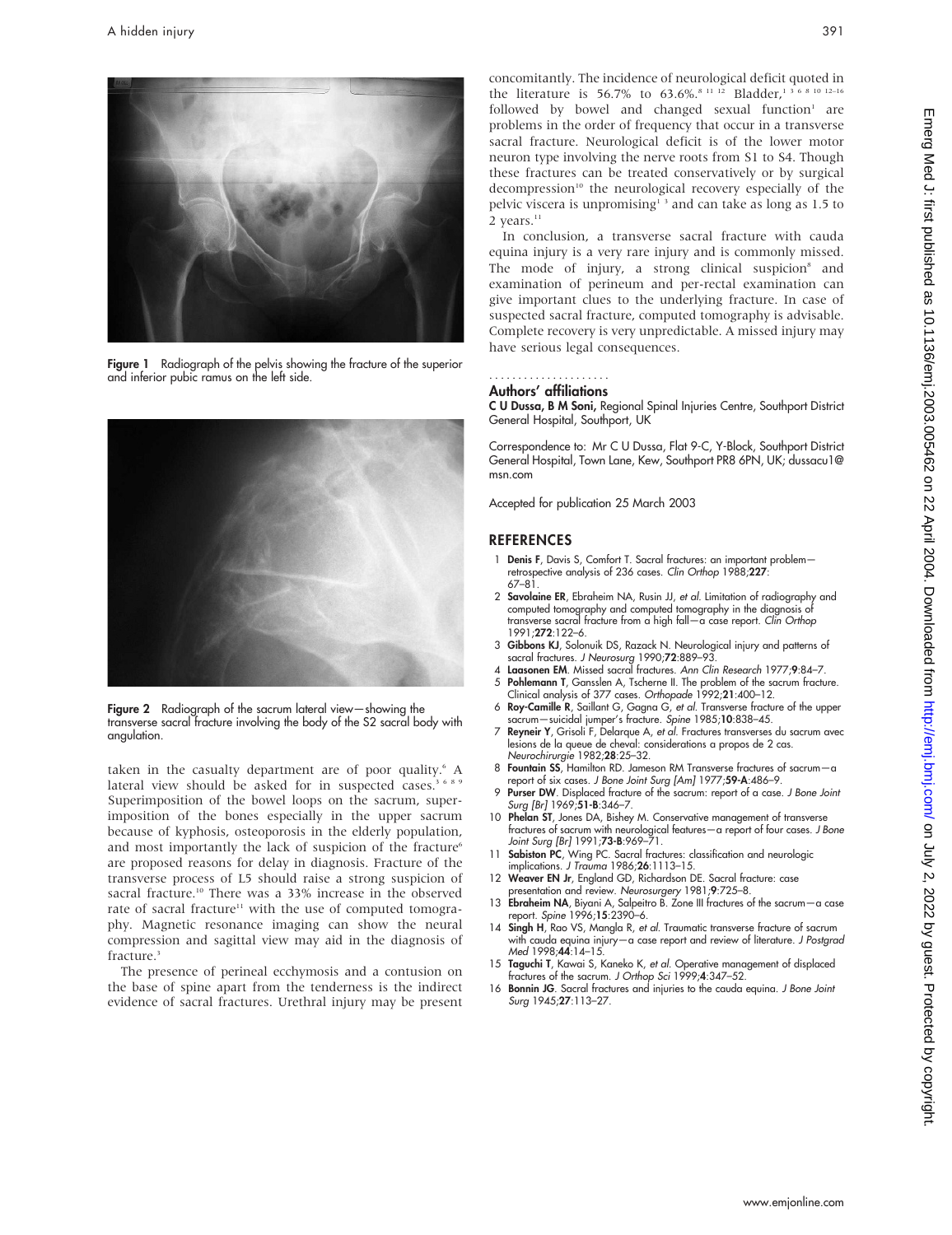# Blackthorn injury: a report of three interesting cases

### H Sharma, A D Meredith .............................................................................................................................. .

Emerg Med J 2004;21:392. doi: 10.1136/emj.2002.002782

Blackthorn (Prunus spinosus), a member of Rosacea family is well known for causing infections and tissue reactions of synovial structures. Three interesting cases of cystic blackthorn granuloma, blackthorn synovitis with digital nerve entrapment, and multiple blackthorn syndrome are presented. Removal of foreign body fragments and surrounding reactive tissues resulted in an uneventful recovery with full return of joint and tendon functions.

#### CASE 1: CYSTIC LUMP CAUSED BY A BLACKTHORN GRANULOMA

A 47 year old man presented with a  $2\times1$  cm size mobile, tender, cystic lump over the dorsum of the left hand. He had a minor injury two weeks previously while pruning. The lump was explored and removed in total as he showed no improvement to a prolonged course of anti-staphylococcal antibiotic therapy. Histopathological examination showed a small organised abscess, granulation tissue, chronic inflammatory infiltrates with a piece of blackthorn. His postoperative period was uneventful.

#### CASE 2: BLACKTHORN SYNOVITIS WITH DIGITAL NERVE ENTRAPMENT

A 53 year old woman presented with a swollen, tender right index finger at the level of proximal interphalangeal (PIP) joint. She gave a history of cutting hedges a week ago. A small piece of blackthorn with reactive synovium was removed on exploration. She remained asymptomatic for few months period before re-attending the clinic because of the appearance of an exquisitely tender lump at the site of scar with some numbness over the radial aspect of the index finger. Her PIP joint was re-explored and the swelling was excised together with releasing the digital nerve. The lump showed the presence of a 1.2 cm size blackthorn with inflamed hypertrophic synovial tissues. Her digital nerve symptoms recovered fully.

#### CASE 3: MULTIPLE BLACKTHORN SYNDROME

A 52 year old farmer attended the emergency department three days after a history of hedge cutting. He sustained a deep penetrating injury with a history of vigorous attempts for self extraction of the thorn. He presented with red, hot, swollen dorsum of the little finger and a tender fifth metacarpophalangeal (MCP) joint. On exploration, a large piece of blackthorn was found in the subcutaneous tissue plane. On further dissection, two blackthorn pieces were found, embedded in extensor tendons of the little finger. The decision was taken intraoperatively to explore the MCP joint. This revealed four small pieces of blackthorn lodged in the joint, with inflammatory synovitis. All the blackthorn pieces and reactive synovial tissues were removed. He had an uneventful recovery.

#### **DISCUSSION**

Blackthorn injury can give rise to a wide variety of manifestations ranging from mechanical dermatitis, cellulitis, abscess, foreign body granuloma, peritendinitis, tendinitis, pericapsulitis, synovitis to acute septic arthritis.<sup>12</sup> Human synovial tissue is very prone to react to organic substances like blackthorns.<sup>3</sup> Removal of the blackthorn fragments causes prompt resolution of the inflammation. $1-5$ 

Granulomatous reaction is a well known manifestation caused by blackthorn.<sup>4</sup> Expectant treatment by conservative medical therapy did not improve the thorn granuloma as showed in the first case.

Foreign body synovitis attributable to joint penetration by a blackthorn may be a cause of monoarticular arthritis, which may easily be overlooked because of its uncommon nature and difficulty in diagnosing it.<sup>5</sup> Thorough exploration should be performed. Arthrotomy (opening up the joint), if considered necessary on table, should be performed by a consultant, or at least under consultant supervision, to avoid any recurrent problems as shown in the second case.

You should be aware of the migration of blackthorns in the coronal, sagittal, and deeper tissue planes on exploration as highlighted in the third case.

#### Authors' affiliations .....................

H Sharma, Department of Trauma and Orthopaedics, Southern General Hospital, Glasgow, UK

A D Meredith, Department of Trauma and Orthopaedics, Bronglais General Hospital, Aberystwyth, UK

Correspondence to: Mr H Sharma, Department of Trauma and Orthopaedics, Southern General Hospital, Glasgow GS1 4TF, UK; himanshusharma1@hotmail.com

Accepted for publication 12 February 2003

- 1 Kelly JJ. Blackthorn inflammation. J Bone Joint Surg Br 1966;48:474-7.<br>2 Carandell M. Roja D. Benasco C. Plant thorn synovitis. J Rheumatol
- Carandell M, Roig D, Benasco C. Plant thorn synovitis. J Rheumatol 1980;7:567–9.
- 3 Stomqvist B, Edlund E, Lidgren L. A case of blackthorn synovitis. Acta Orthop Scand 1985;56:342–3.
- 4 Blake DR, Bacon PA, Scott CA, et al. Monarthritis from blackthorn injury: a novel means of diagnosis. BMJ (Clin Res Ed) 1981;282:361–2.
- 5 Goupille P, Fouquet B, Favard L, et al. Two cases of plant thorn synovitis. Difficulties in diagnosis and treatment. *J Rheumato*<br>1990;**17**:252–4.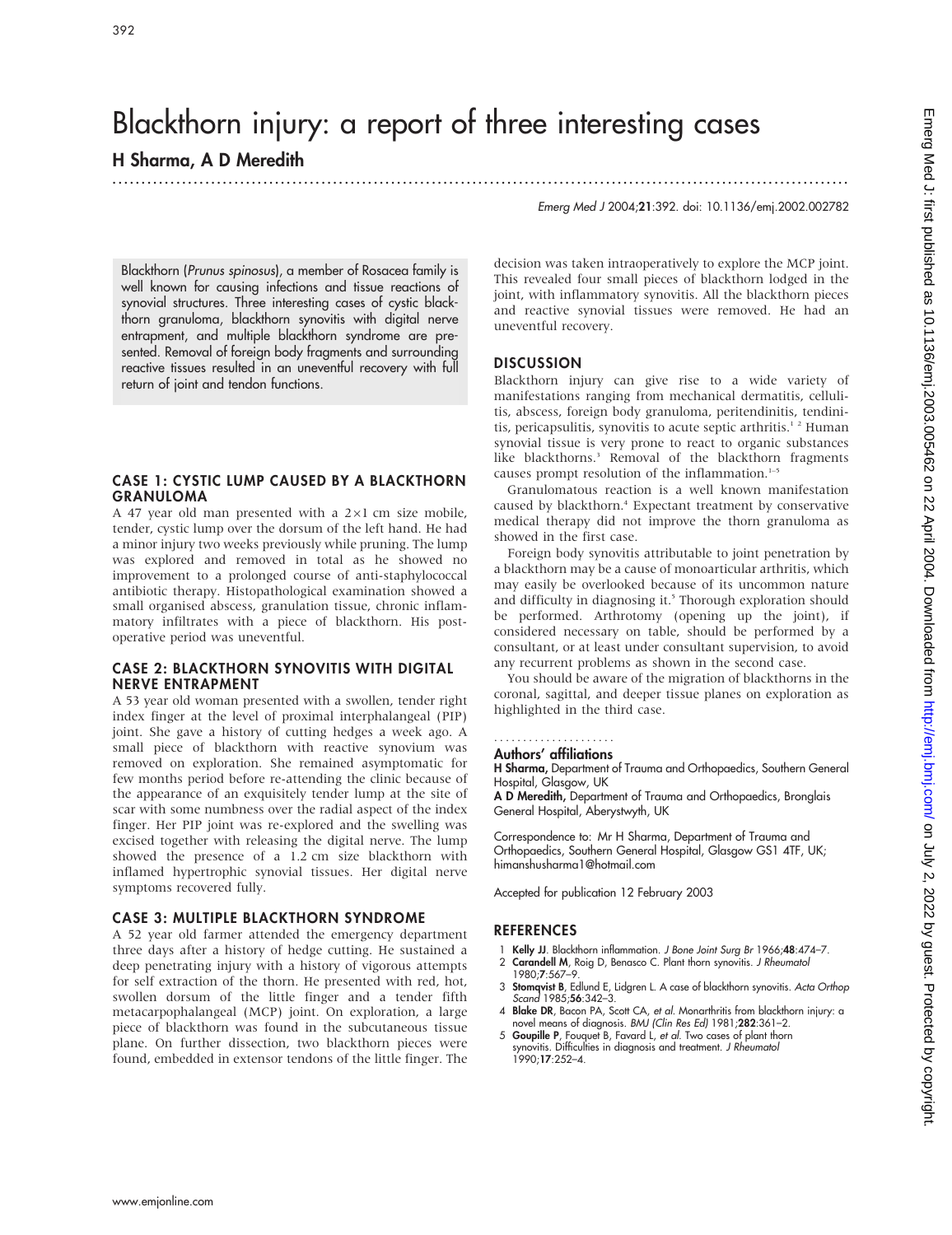393

# Bochdalek hernia masquerading as a tension pneumothorax

.............................................................................................................................. .

## A M Dalton, R S Hodgson, C Crossley

Emerg Med J 2004;21:393–394. doi: 10.1136/emj.2002.004697

A rare case of congenital diaphragmatic defect presenting with clinical signs of an acute tension pneumothorax is described. The clinical findings were eventually attributable to a herniation of abdominal contents into the chest (Bochdalek hernia). Attempted decompression of the chest by needle thoracocentesis and subsequent introduction of a chest drain caused gastric perforation, requiring repair at laparotomy. It is suggested that if needle thoracocentesis does not result in immediate clinical improvement, or if there is abdominal pain, a portable chest radiograph should be performed before tube thoracostomy to exclude Bochdalek hernia. All emergency department staff should be taught to recognise the radiological appearance of a Bochdalek hernia.

**D**iaphragmatic hernias through the foramen of Bochdalek were first described in 1848 and result from the failure of fusion of the lateral (costal) with the posterior (crural) components of the diaphram I Bochdalek were first described in 1848 and result the posterior (crural) components of the diaphragm. It occurs in one in every 2500 live births and is more common on the left.

It is well described in children, $1-3$  but rarely presents in adulthood.4

#### CASE REPORT

A 43 year old, previously fit man presented to accident and emergency complaining of severe abdominal pain and shortness of breath.

Examination revealed a tachypnoea of 34 breath/min, pulse rate of 137 beat/min, and a blood pressure of 117/85. His oxygen saturation was maintained at 94%. Chest expansion was equal bilaterally with a central trachea but decreased breath sounds on the left. The abdomen was soft to palpation, but tender in the left upper quadrant.

A diagnosis of simple pneumothorax was made and a portable chest radiograph performed.

Shortly afterwards, the patient became hypotensive (blood pressure of 105/65 mm Hg), cyanosed and sweaty, with a respiratory rate of 40 breath/min and pulse rate of 140 beat/ min. The chest appeared hyper-expanded on the left, with decreased breath sounds and reduced movements on that side. The trachea was deviated to the right.

The chest radiograph (see fig 1) revealed a large radiolucent area in the left hemithorax. The appearance was thought to confirm the diagnosis of tension pneumothorax.

Needle thoracostomy was performed in the second intercostal space anteriorly and a hiss of escaping air was noted.

A chest drain was introduced and air was seen to bubble through an underwater drain. There was an improvement in pulse and respiratory rate and an increase in oxygen saturation to 95%.

Within a few minutes, the chest tube had stopped draining air and the patient deteriorated again. The tube was replaced, but still no air drained.

On further analysis of the chest radiograph, herniation of abdominal contents into the left hemithorax was diagnosed. The chest drain was removed and the patient prepared for theatre. Operative findings included a large Bochdalek hernia posterolaterally with herniation of stomach, transverse colon, and spleen in to the chest. There was a large perforation in the gastric fundus, presumably caused by the insertion of a chest drain.

The abdominal organs were replaced and the gastric fundus oversewn. The diaphragmatic defect was repaired. The patient made a full recovery.

### **DISCUSSION**

Tension pneumothorax is a life threatening condition. It should be treated by immediate decompression by needle thoracocentesis followed by tube thoracostomy.<sup>5</sup> The diagnosis is a clinical one and treatment should not be delayed by chest radiography.

In this case the clinical signs, while being consistent with a tension pneumothorax, were caused by herniation of a gas filled stomach into the left hemithorax. Chest radiography before chest decompression revealed the gastrothorax, but was misinterpreted. Subsequent needle thoracostomy resulted in a slight improvement, presumably because of decompression of the stomach. The radiograph (fig 1) showed lung markings in the left upper zone, separated from the large lucent area by a curved radio-opaque line representing the stomach wall. These changes are not consistent with a diagnosis of tension pneumothorax, in



Figure 1 Chest radiograph showing large radiolucent area in the left hemithorax.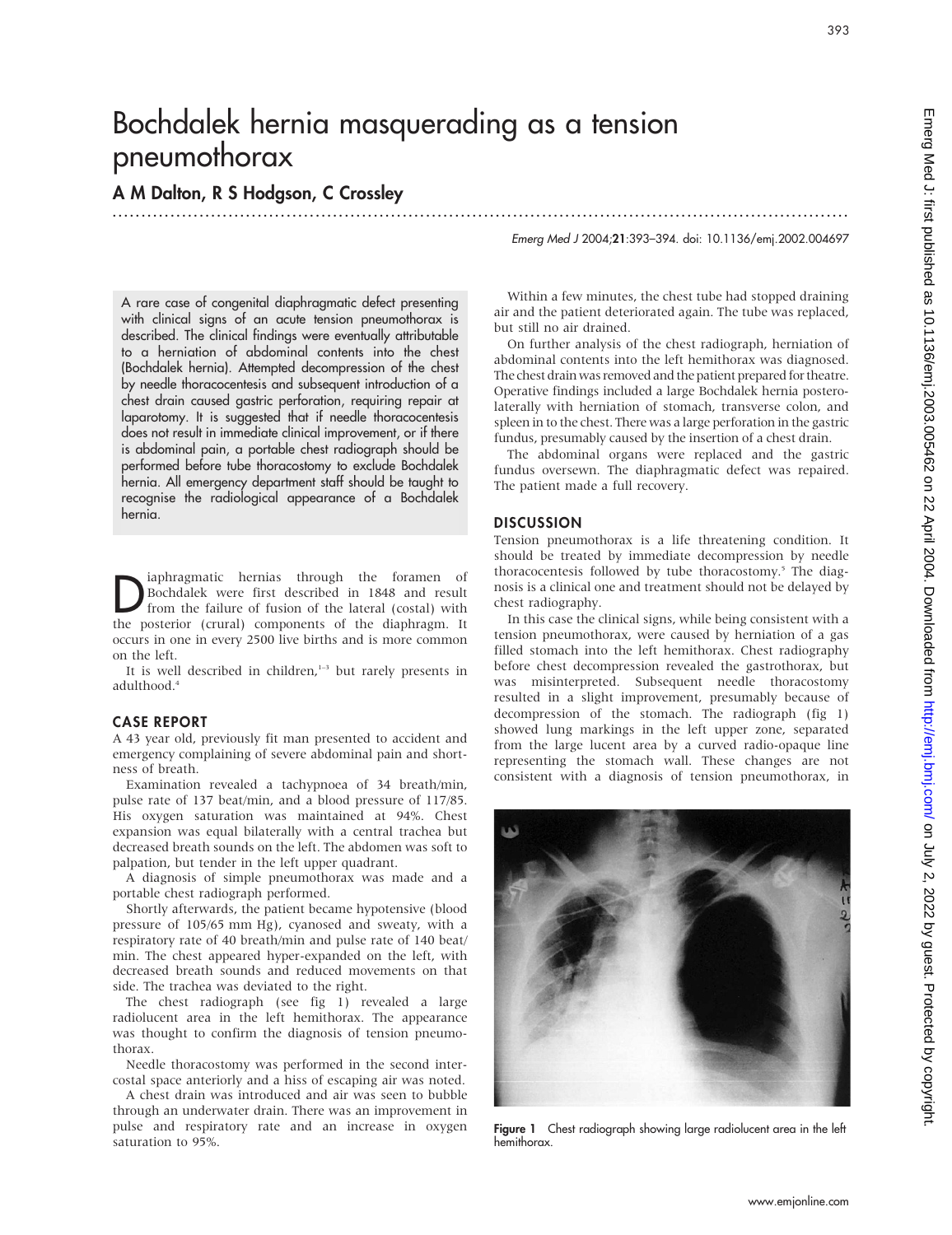which the peripheries of the lung field will be devoid of lung marking and the lung margin should be visible.

Herniation of abdominal contents should have been diagnosed and a nasogastric tube passed to decompress the stomach. Laparotomy and diaphragmatic repair should then have been carried out without the need to repair the stomach perforation.

Differentiating tension pneumothorax from bowel herniation may not be straightforward. In one study of 26 children,<sup>2</sup> 16 patients (62%) were misdiagnosed clinically and radiologically. In another case report<sup>3</sup> a 29 month old child presented with acute respiratory failure. Chest radiography showed a gastrothorax, which (as in this case) was misinterpreted as a tension pneumothorax and the stomach perforated by tube thoracostomy.

In conclusion, patients presenting with the signs of tension pneumothorax should have immediate decompression by needle thoracocentesis. In the presence of abdominal pain, or a failure to improve significantly after needle decompression, a portable chest radiograph should be performed before tube thoracostomy to exclude Bochdalek hernia. All emergency department staff should be taught to recognise the radiological appearance of a Bochdalek hernia.

#### Authors' affiliations .....................

A M Dalton, C Crossley, Emergency Department, Hemel Hempstead Hospital, Hertforshire, UK

R S Hodgson, Department of Gastroenterology, Queen Elizabeth 11 Hospital, Welwyn Garden City, Hertfordshire, UK

Funding: none.

Conflicts of interest: none declared.

Correspondence to: Mr A M Dalton, Emergency Department, Hemel Hempstead Hospital, Hertfordshire HP2 4AD, UK; daltonmark@ yahoo.com

#### **REFERENCES**

- 1 Coren ME, Rosenthal M, Bush A. Congenital diaphragmatic hernia misdiagnosed as tension pneumothorax. Pediatr Pulmonol 1997;24:119–21.
- 2 Berman L, Stringer D, Ein SH, et al. The late-presenting Bochdalek hernia: a
- 20-year review. *J Pediatr Surg* 1988;**23**:735–9.<br>3 **Snyder HS**, Salo DF, Kelly PH. Congenital diaphragmatic hernia presenting as<br>massive gastrothorax. *Ann Emerg Med* 1990;**19**:562–4.
- 4 Berkman N, Simon Z, Almog Y, et al. Acute gastric dilatation causing respiratory tailure and ''tension pneumothorax'' in an elderly woman with c<br>diaphragmatic hernia. *Chest* 1993;**104**:317–18.
- 5 Trauma Committee of American College of Surgeons. Advanced trauma life support manual. Chicago: American College of Surgeons, 1997.

# Primary spontaneous tension pneumothorax in a submariner at sea

### F J H Brims

.............................................................................................................................. .

The ension pneumothorax is normally associated with<br>trauma,<sup>1-3</sup> and ventilated patients.<sup>245</sup> It is a rare<br>diagnosis that should not be missed and may be<br>overlooked in other settings. It may not present with all the ension pneumothorax is normally associated with trauma, $1-3$  and ventilated patients.<sup>245</sup> It is a rare diagnosis that should not be missed and may be "classic" signs leading to a potential delay in treatment. $1$ 

#### CASE REPORT

While serving on a nuclear submarine a 23 year old sailor presented acutely unwell after exercise. He was an extremely fit sportsman of average height and build who was a smoker with no significant medical history.

He was dyspnoeic, and complaining of sudden left sided pleuritic chest pain. On examination he was sweaty and tachycardic with deteriorating consciousness, becoming rapidly weaker and confused. There was reduced expansion and absent breath sounds on the left side, his trachea was deviated to the right, neck veins were prominent, and apex beat was not palpable. Of note, there was no hyper-resonance on the affected side.

He was placed on high flow oxygen and positioned to maintain his airway. Because of large pectoral muscle mass, attempts at needle thoracocentesis via the second intercostal space proved difficult, and only provided transient benefit. On piercing the parietal pleura with blunt dissection through the fifth intercostal space, there was a reassuring release of air and the patient promptly improved. A 24 French gauge intercostal drain was then inserted.

Emerg Med J 2004;21:394–395. doi: 10.1136/emj.2003.010462

No imaging facilities are available on board, therefore progress was assessed by clinical examination only. The drain remained in situ with a persistent air leak without re-expansion of the lung until day 4, when the patient coughed violently resulting in re-inflation of his lung. After a further 24 hours with no recurrence, the drain was removed and the patient remained on light duties for the remaining duration of the patrol (four weeks), with an uneventful recovery.

Subsequently the patient was referred for video assisted thorascopic surgery, where no significant pleural or pulmonary defect was found, and he had a pleural abrasion on the affected side. He recovered quickly back to full fitness, and was counselled to give up smoking. He has been passed fit for further service on submarines.

A pneumothorax is the collection of air in the potential space between the parietal and visceral pleura. A tension pneumothorax is the presence of intrapleural air under positive pressure throughout the entire respiratory cycle. Without prompt diagnosis and treatment this condition is usually fatal. Severe cardiorespiratory embarrassment occurs with a prompt fall in Pao<sub>2</sub> and decline in stroke volume and cardiac output because of impaired venous return from raised intrathoracic pressure.<sup>5</sup> In this case the patient already had a considerable oxygen debt from his vigorous exercise immediately before the event, which no doubt contributed to his rapid compromise.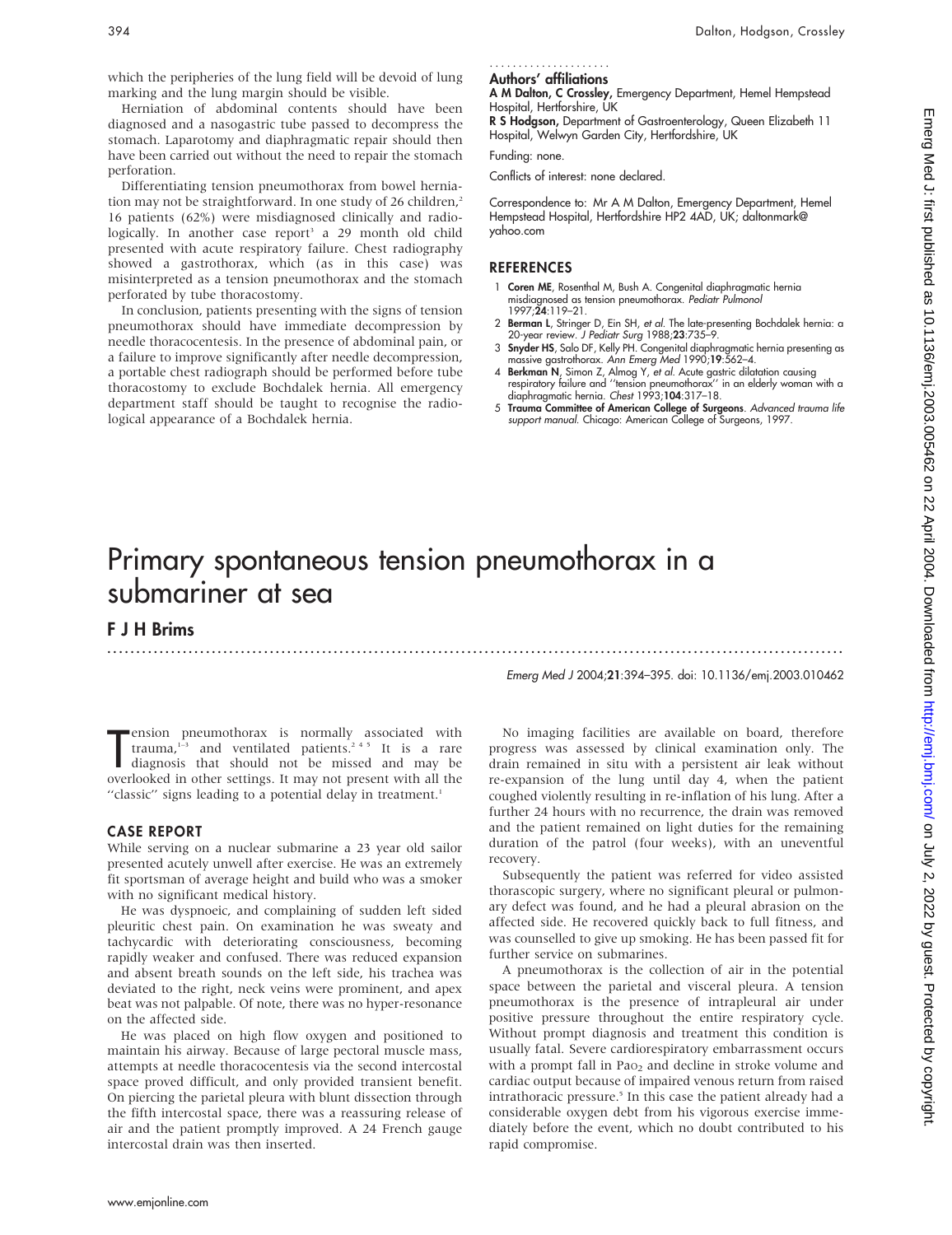The incidence of spontaneous tension pneumothorax is rare: a search of Medline shows only five previous case reports, $12$  but between 1% to 3% of unrecognised pneumothoraces may tension without treatment.<sup>12</sup> Primary pneumothorax describes those with no underlying clinical lung disease and is more common in young men (aged 15– 34) and in smokers.<sup>267</sup> Incidence is estimated at  $18-28$ / 100 000 per year for men and 1.2–6/100 000 per year for women.<sup>8</sup> <sup>9</sup> Recurrence rates in the absence of underlying lung disease or further treatment have been estimated at between 19% to 54%10–12 and are increased by continuation of smoking, and height.<sup>11</sup> <sup>12</sup>

A tension pneumothorax is an absolute indication for an intercostal chest drain.<sup>37</sup> Furthermore, the British Thoracic Society now recommend using a cannula with a minimum of 4.5 cm in length to overcome the problems of pectoral muscle mass<sup>7</sup>

In around 80%–90% of cases with primary spontaneous pneumothorax a cause can be found with either computed tomography or thoracoscopy, these are often subclinical blebs, bullae, or cysts.<sup>13 14</sup> This submariner had a chest radiograph that was normal three years before this event as part of routine screening for pressurised submarine escape training. Indications for video assisted thorascopic surgery include occupational risk<sup>7</sup>; during the procedure a patient can undergo resection of pleural blebs and bullae as well as pleurectomy or pleural abrasion.

In this case changes in ambient pressure cannot be implicated as a submarine is at atmospheric pressure (or thereabouts) at all times and no significant rapid changes in pressure were recorded. Neither variations in ambient atmospheric pressure nor exercise are associated with increased incidence of spontaneous pneumothorax.7 9 15

#### COMMENT

Tension pneumothorax is a clinical diagnosis and this case highlights the absolute importance of rapid recognition and treatment of such a serious condition. Previous case reports have suggested that some clinicians are not aware that tension pneumothorax can occur in the absence of trauma or artificial ventilation.<sup>1</sup> In any suspected pneumothorax evidence of mediastinal shift should be carefully looked for using tracheal position and apex beat, although these can be inconsistent findings.<sup>1</sup>

### .....................

Author's affiliation

F J H Brims, Adult Intensive Care Unit, Royal Brompton Hospital, Sydney Street, London SW3 6NP, UK; fbrims@doctors.org.uk

Accepted for publication 31 October 2003

#### **REFERENCES**

- 1 Holloway VJ, Harris JK. Spontaneous pneumothorax: Is it under tension? J Accid Emerg Med 2000;17:222–3.
- 2 Askins DC. Spontaneous tension pneumothorax during sexual intercourse. Ann Emerg Med 1984;13:303–6.
- 3 American College of Surgeons Committee on Trauma. Advanced trauma life support manual. 6th edn. Chicago: ACS, 1997.
- 4 Baumann MH, Sahn SA. Tension pneumothorax: diagnostic and therapeutic pitfalls. Crit Care Med 1994;21:177–9.
- 5 Light RW. Tension pneumothorax. Intensive Care Med 1994;20:468-9. 6 Gupta D, Hansell A, Nichols T, et al. Epidemiology of pneumothorax in
- England. Thorax 2000;55:666–71. 7 Henry M, Arnold T, Harvey J. BTS guidelines for management of spontaneous
- pneumothorax. *Thorax* 2003;**58**(suppl II):ii39–52.<br>8 Melton LJ, Hepper NCG, Oakford KP. Incidence of spontaneous pneumothorax in Olmsted County, Minnesota: 1950–1974. Am Rev Respir Dis 1979;29:1379–82.
- 9 Bense L, Wiman LG, Hedenstierna G. Onset of symptoms in spontaneous pneumothorax: correlation to physical activity. Eur J Respir Dis 1987;71:181–6.
- 10 Eggen T, Sorlie D. Spontaneous pneumothorax—ten years material from the regional hospital in Tromso. Tidsskr Nor Laegeforen 2000;120:3513-15.
- 11 **Sadikot RT**, Greene T, Meadows K, et al. Recurrence of primary pneumothorax. Am J Surg 1964;108:772–6.
- 12 Lippert HL, Lund O, Blegard S, et al. Independent risk factors for cumulative recurrence rate after first spontaneous pneumothorax. Eur Respir J 1991;4:324–31.
- 13 Donahue DM, Wright CD, Viale G, et al. Resection of pulmonary blebs and pleurodesis for spontaneous pneumothorax. Chest 1993;104:1767–9.
- 14 Lesur O, Delorme N, Frogamet JM, et al. Computed tompgraphy in the aetiological assessment if idiopathic spontaneous pneumothorax. Chest 1990;98:341–7.
- 15 Smit HJ, Deville WL, Schramel FM, et al. Atmospheric pressure changes and outdoor temperature changes in relation to spontaneous pneumothorax. Chest 1999;116:676–81.

# Pneumothorax complicating isolated clavicle fracture

.............................................................................................................................. .

R Dath, M Nashi, Y Sharma, B N Muddu

Emerg Med J 2004;21:395–396. doi: 10.1136/emj.2002.002733

solated fractures of the clavicle are among the commonest<br>of traumatic fractures and usually, with appropriate<br>treatment, will heal uneventfully. The clinician must be<br>mindful that injuries to underlying with structures, t solated fractures of the clavicle are among the commonest of traumatic fractures and usually, with appropriate mindful that injuries to underlying vital structures, though rare, are a potentially serious complication. We report a case of an isolated fractured shaft of the clavicle complicated by a significant pneumothorax necessitating the insertion of a chest drain. Such a complication has been noted only rarely in the literature.<sup>1</sup>

The importance of early recognition of this potential complication by proper physical examination and by close inspection of an upright film that demarcated the ipsilateral upper lung field, cannot be over emphasised.<sup>2</sup>

#### CASE REPORT

A 17 year old man had direct trauma by a fist to the right shoulder during an assault. He had pain in the right shoulder and on inspiration. Swelling and tenderness around the clavicle was noted. Breath sounds and percussion notes were normal on both sides. There was no evidence of direct injury of the chest wall. The patient was haemodynamically stable and neurovascaular examination was normal. Roentgenograms showed a displaced fracture of the right clavicle, the apical pneumothorax being overlooked on these films.

The patient continued to complain of pain on inspiration. A chest radiograph revealed a 30% pneumothorax on the same side as the claviclar fracture. There was no evidence of